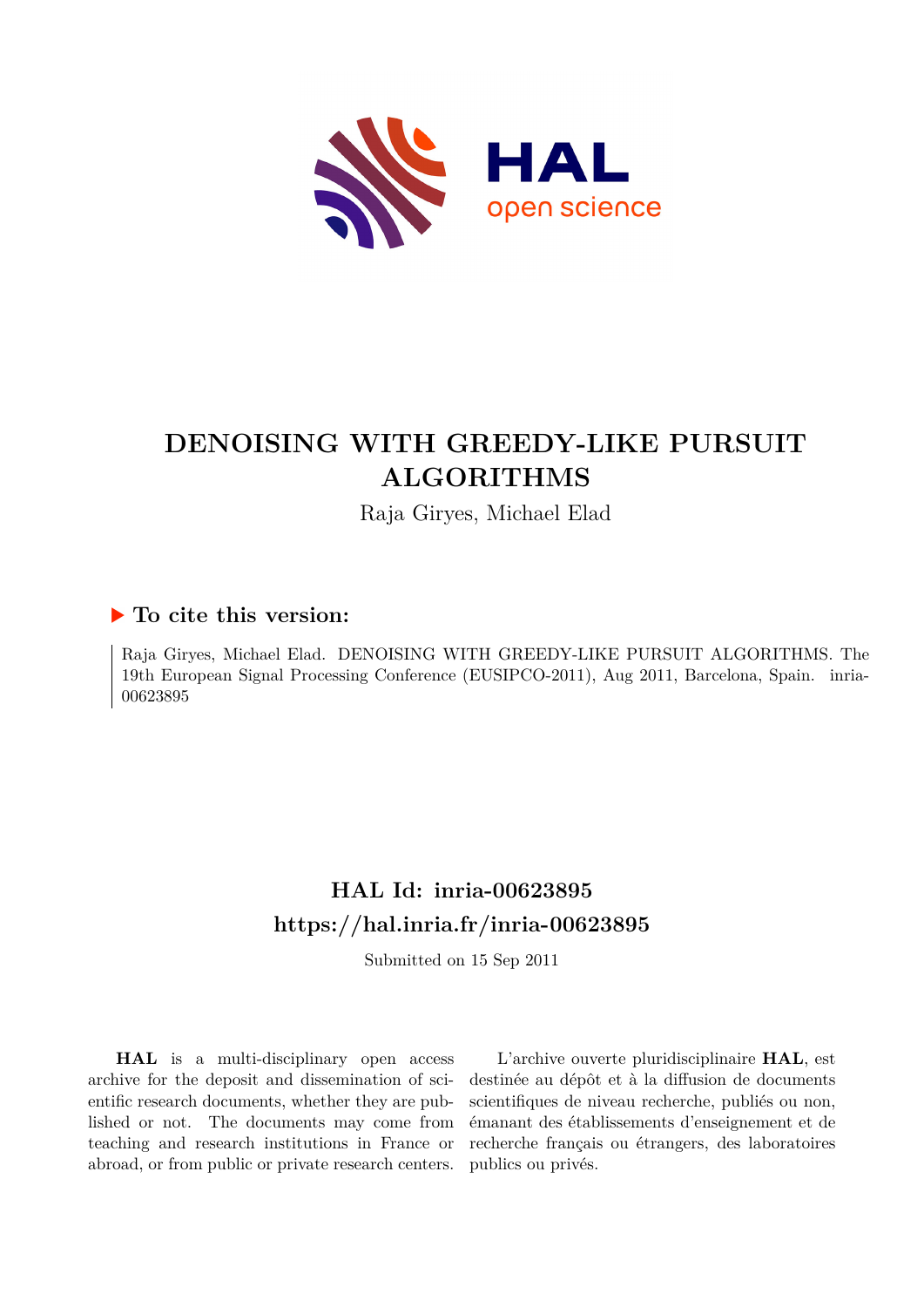# DENOISING WITH GREEDY-LIKE PURSUIT ALGORITHMS

*Raja Giryes and Michael Elad*

Computer Science Department, Technion - Israel Institute of Technology

# ABSTRACT

This paper provides theoretical guarantees for denoising performance of greedy-like methods. Those include Compressive Sampling Matching Pursuit (CoSaMP), Subspace Pursuit (SP), and Iterative Hard Thresholding (IHT). Our results show that the denoising obtained with these algorithms is a constant and a log-factor away from the oracle's performance, if the signal's representation is sufficiently sparse. Turning to practice, we show how to convert these algorithms to work without knowing the target cardinality, and instead constrain the solution to an error-budget. Denoising tests on synthetic data and image patches show the potential in this stagewise technique as a replacement of the classical OMP.

#### 1. INTRODUCTION

Signal denoising is a long-studied problem: We are given a signal  $\mathbf{y} \in \mathbb{R}^m$ , which is a result of contamination of an unknown clean signal  $y_0$  with additive noise **e**, i.e.  $y = y_0 + e$ . The most popular denoising problem assumes the case where the noise is i.i.d., white and Gaussian with known variance  $\sigma^2$ . The task is to recover **y**<sub>0</sub> from **y**.

In order to be able to denoise the signal, a model for the ideal data should be added. We shall assume that the ideal signal is created as  $y_0 = Dx$ , where  $D \in \mathbb{R}^{m \times n}$  is a redundant dictionary (a matrix with  $m \le n$ ), and **x** is the signal's representation, known to have *K* dominant elements (almost *K*-sparse). Thus,

$$
y = Dx + e. \tag{1.1}
$$

We shall further assume that the columns of  $D$  are  $\ell_2$ normalized, in order to simplify the analysis that follows.

Denoising of **y** requires finding a sparse vector that could explain the measurements. Put differently, we need to find (or, more practically, approximate) the representation vector, obtaining **ˆx**. There are many pursuit methods that aim to do just that, and in this paper we shall concentrate on three such algorithms, the CoSaMP [1], the SP [2], and the IHT [3]. These are greedy-like methods that estimate **ˆx** by a series of iterations that detect/cancel likely non-zeros in **x**.

In our recent work, [4], we have analyzed the performance of these algorithms, focusing on the error obtained in estimating the representation **ˆx** compared to its true value **x**, i.e., studying the error<sup>1</sup>  $\|\hat{\mathbf{x}} - \mathbf{x}\|$ . However, as described above, our goal is signal denoising, and thus, we should instead focus on the error these methods yield in the signal (and not the representation) domain,  $||D(\hat{x} - x)||$ . In this paper we extend our earlier results and obtain theoretical guarantees for denoising performance of these greedy-like methods. Our results show that the denoising obtained with these algorithms is a constant and a log-factor away from the oracle's performance, if the signal's representation is sufficiently sparse.

Turning to practice, the CoSaMP, SP, and IHT algorithms suffer from a shortcoming that limits their usability. All three assume that the ideal representation's cardinality, *K*, is known, whcih is rarely the case. Instead, since  $\sigma^2$  is assumed known, it is more natural to use pursuit techniques that aim to find **ˆx** such that the representation error of the found signal is below the noise energy. In this paper we propose a way to convert these three algorithms to work without knowing the target cardinality, instead constraining the solution to an error-budget. We refer to these as stagewise algorithms, as their support cardinality varies from one iteration to the next.

In order to demonstrate the stagewise variation in practice, we introduce denoising tests on synthetic data and image patches, both showing the potential in this technique as a replacement of the Orthogonal Matching Pursuit (OMP) [5].

The paper is organized as follows: In Section 2 we provide background theoretical results on the CoSaMP, SP, and IHT. Section 3 presents a guarantees obtained for the reconstruction of the signal using the three greedy-like methods. In Section 4 we present a variation of the greedy-like techniques that do not require the knowledge of the cardinality *K*. In Section 5 we present some simulations results, and in Section 6 we conclude the paper.

#### 2. BACKGROUND

The analysis in this work uses the Restricted Isometry Property (RIP) [6]. We say that a matrix **D** satisfies the RIP with parameter  $\delta_K$  if for every *K*-sparse (have at most *K* non-zero entries) vector **v**

$$
(1 - \delta_K) \|\mathbf{v}\|^2 \le \|\mathbf{D}\mathbf{v}\|^2 \le (1 + \delta_K) \|\mathbf{v}\|^2, \tag{2.1}
$$

where *∥·∥* is the *ℓ*<sup>2</sup> norm.

When the support,  $T$  (of cardinality  $K$ ), of  $x$  is known beforehand, the oracle estimator is given by  $\hat{\mathbf{x}}_{\text{oracle}} = \mathbf{D}_T^{\dagger} \mathbf{y}$ , where  $D_T$  is a sub-matrix of  $D$ , containing the columns related to the support *T*. The oracle approximation satisfies the upper bound [3, 4]

$$
E \|\mathbf{x} - \hat{\mathbf{x}}_{\text{Oracle}}\| \leq \frac{K}{1 - \delta_k} \sigma^2
$$
\n
$$
+ \left( \frac{1 + \sqrt{1 + \delta_K}}{\sqrt{1 - \delta_k}} \|\mathbf{x} - \mathbf{x}_T\| + \frac{\sqrt{1 + \delta_K}}{\sqrt{1 - \delta_k}} \frac{\|\mathbf{x} - \mathbf{x}_T\|_1}{\sqrt{K}} \right)^2,
$$
\n(2.2)

This research was supported by the the European Community's FP7- FET program SMALL project (grant agreement no. 225913) and the Israel Science Foundation (ISF) grant number 1031/08. RG is also grateful to the Azrieli Foundation for the award of an Azrieli Fellowship.

<sup>&</sup>lt;sup>1</sup>Here and elsewhere in the paper, such norm corresponds to  $\ell_2$ .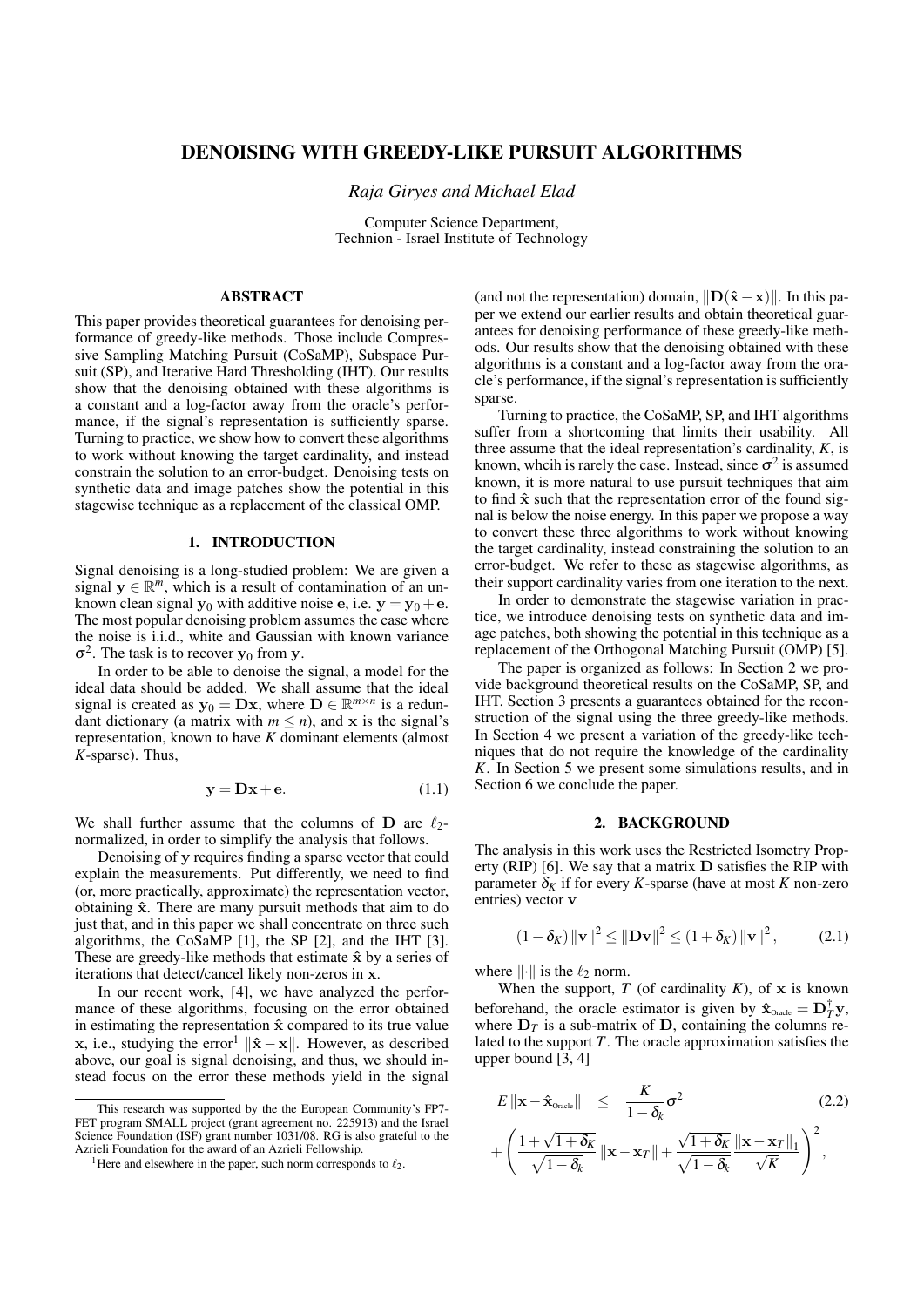and the lower bound [4]

$$
E \left\| \mathbf{x} - \hat{\mathbf{x}}_{\text{Oracle}} \right\|_2^2 \ge \frac{K\sigma^2}{1+\delta_k} + \left\| \mathbf{x} - \mathbf{x}_T - \mathbf{D}_T^{\dagger} \mathbf{D} (\mathbf{x} - \mathbf{x}_T) \right\|_2^2,
$$

where  $x_T$  is the true representation vector, containing its leading  $K$  entries, and zeroing the rest.<sup>2</sup> Thus, for a truly *K*-sparse representation, the second terms vanish and we get *K*<sup>σ</sup> 2  $\frac{K\sigma^2}{1+\delta_k} \leq E\left\|\mathbf{x}-\hat{\mathbf{x}}_{\text{Oracle}}\right\|^2 \leq \frac{K\sigma^2}{1-\delta_k}$  $\frac{K\sigma^2}{1-\delta_k}$ .

Since the oracle is an impossible tool in practice, it is interesting to ask how practical methods do in this case. Candes and Tao have shown that, when **D** satisfies the RIP with  $\delta_{2K} + \delta_{3K} < 1$ , the Dantiz Selector's (DS) performance is similar to the oracle's up to a constant and  $log(N)$  factor with high probability [7]. These factors are unavoidable according to [8]. Similar results were presented in [9] for the Basis Pursuit (BP). Mutual-Coherence based results for these algorithms were presented in [10, 11]. The work in [10] also presented parallel and somewhat weaker results for the OMP and a thresholding algorithm.

The relaxation based techniques are high complexity algorithms. On the other hand, classical greedy methods, as the OMP are known to be much simpler. Unfortunately, Mutual-Coherence based bounds for the OMP and the Thresholding algorithms in [10] show a dependency on the values of the entries of **x**, implying weaker performance guarantees.

The CoSaMP, SP, and IHT stand as a midway between the simpler and weaker greedy methods and the more complex but better performing relaxation techniques. CoSaMP and SP are described in Algorithm 1. IHT is simpler, using the following iterative formula,

$$
\hat{\mathbf{x}}_{IHT}^{\ell} = \hat{\mathbf{x}}_{IHT}^{\ell-1} + \left[ \mathbf{D}^T (\mathbf{y} - \mathbf{D} \hat{\mathbf{x}}_{IHT}^{\ell-1}) \right]_K
$$
 (2.3)

where  $[\cdot]_K$  is a hard thresholding operator that takes the *K* largest elements and zeros the rest.

## Algorithm 1 Subspace Pursuit (SP) and CoSaMP

- **Require:**  $K$ ,  $D$ ,  $y$  where  $y = Dx + e$ ,  $K$  is the cardinality of **x** and **e** is the additive noise.  $\alpha = 1$  (SP),  $\alpha = 2$ (CoSaMP).
- **Ensure:**  $\hat{\mathbf{x}}_{\text{CoSaMP}}$  or  $\hat{\mathbf{x}}_{SP}$ : *K*-sparse approximation of **x**. Initialize the support and the residual:  $T^0 = \emptyset$ ,  $y_r^0 = y$ . Set  $\ell = 0$ .

while halting criterion is not satisfied do

 $\ell = \ell + 1$ .

Find new support elements:  $T_{\Delta} = \text{supp}(\mathbf{D}^* \mathbf{y}_r^{\ell-1}, \alpha K)$ . Update the support:  $\tilde{T}^{\ell} = T^{\ell-1} \cup T_{\Delta}$ .

Compute the representation:  $\mathbf{x}_p = \mathbf{D}_{\tilde{T}}^{\dagger} \mathbf{y}$ .

Prune small entries:  $T^{\ell} = \text{supp}(\mathbf{x}_p, K)$ .

Update the residual:  $y_r^{\ell} = y - D_{T^{\ell}}(x_p)_{T^{\ell}}$  for CoSaMP, and  $\mathbf{y}_r^{\ell} = \mathbf{y} - \mathbf{D}_T \ell \mathbf{D}_T^{\dagger}$  $T_{\ell}$ **y** for SP.

end while

Form the final solution:  $\mathbf{\hat{x}}_{\text{cosamp},T^{\ell}} = (\mathbf{x}_p)_{T^{\ell}}$  for CoSaMP and  $\mathbf{\hat{x}}_{SP,T^{\ell}} = \mathbf{D}_T^{\dagger}$  $T_{\ell}$ **y** for SP.

In our earlier work, [4], RIP-based performance results were presented for these greedy-like methods. While these algorithms' complexity is comparable to that of the greedy techniques, their performance is similar to the one obtained by relaxation based methods (BP and DS). The main theorem in [4] paper states that:

**Theorem 2.1 (Theorem 5.1 in [4])** *If the conditions*  $\delta_{3K} \leq$ 0.139*,*  $\delta_{4K} \le 0.1$  *and*  $\delta_{3K} \le 1/\sqrt{32}$  *hold for SP, CoSaMP and IHT respectively, then with probability exceeding* 1 *−*  $(\sqrt{\pi(1+a)\log N} \cdot N^a)^{-1}$  *we obtain* 

$$
\|\mathbf{x} - \hat{\mathbf{x}}\|^2 \le 2 \cdot C^2 \left(\sqrt{(1+a)\log N \cdot K} \cdot \sigma \qquad (2.4) + \|\mathbf{x} - \mathbf{x}_T\| + \frac{1}{\sqrt{K}} \|\mathbf{x} - \mathbf{x}_T\|_1\right)^2.
$$

*where*  $\hat{\mathbf{x}}$  *is the reconstruction result and*  $C$  *is a constant that depends only on the RIP (and differs from one algorithm to another – see [4]).*

This theorem shows that the reconstruction result of the greedy-like algorithms achieves the performance of the oracle up to a constant and a  $log(N)$  factor. We now turn to derive a similar result for the error of the reconstructed signal **Dx**ˆ.

#### 3. DENOISING GUARANTEES

Since the results we obtain are to be compared to the oracle ones, we start by deriving the signal approximation-error expected by the oracle. The oracle estimator,  $\mathbf{D}\hat{\mathbf{x}}_{\text{oracle}}$ , satisfies

$$
E \|\mathbf{D}(\mathbf{x} - \hat{\mathbf{x}}_{\text{Oracle}})\|^2 = \qquad (3.1)
$$
  
\n
$$
= E \left\| \mathbf{D} \left( \mathbf{x} - \mathbf{x}_T - \mathbf{D}_T^{\dagger} \mathbf{D} (\mathbf{x} - \mathbf{x}_T) - \mathbf{D}_T^{\dagger} \mathbf{e} \right) \right\|^2
$$
  
\n
$$
= E \left\| \left( \mathbf{I} - \mathbf{D}_T \mathbf{D}_T^{\dagger} \right) \mathbf{D} (\mathbf{x} - \mathbf{x}_T) \right\|^2 + E \left\| \mathbf{D}_T \mathbf{D}_T^{\dagger} \mathbf{e} \right\|^2
$$
  
\n
$$
= E \left\| \left( \mathbf{I} - \mathbf{D}_T \mathbf{D}_T^{\dagger} \right) \mathbf{D} (\mathbf{x} - \mathbf{x}_T) \right\|^2 + K \sigma^2.
$$

In the above derivation we have used the triangle inequality and the facts that  $E\mathbf{e} = 0$  and  $E\mathbf{e}\mathbf{e}^T = \sigma^2 \mathbf{I}$ . By observing that **I***−***D***T***D** † *T*  $\parallel$  = 1 we have the upper bound

$$
E\left\|\mathbf{D}(\mathbf{x}-\hat{\mathbf{x}}_{\text{Oracle}})\right\|^2 \leq E\left\|\mathbf{D}(\mathbf{x}-\mathbf{x}_T)\right\|^2 + K\sigma^2. \tag{3.2}
$$

For a truly *K*-sparse representation, the oracle error is simply  $K\sigma^2$ , as the first term drops.

We now turn to derive a similar bound for the greedylike methods. Theorem 2.1 have shown that these algorithms have near oracle performance in the representation domain. The following theorem shows that the same holds true for the signal estimation:

**Theorem 3.1** *If the conditions*  $\delta_{3K} \leq 0.139$ *,*  $\delta_{4K} \leq 0.1$  *and*  $\delta_{3K} \leq 1/\sqrt{32}$  *hold for SP, CoSaMP and IHT respectively, then with probability exceeding*  $1 - (\sqrt{\pi(1+a)\log N} \cdot N^a)^{-1}$ *we obtain*

$$
\|\mathbf{D}(\mathbf{x}-\hat{\mathbf{x}})\| \le \|\mathbf{D}(\mathbf{x}-\mathbf{x}_T)\| + \sqrt{2(1+\delta_{2K})}C \qquad (3.3)
$$

$$
\left(\sqrt{(1+a)\log N}\sqrt{K}\sigma + \|\mathbf{D}(\mathbf{x}-\mathbf{x}_T)\|\right).
$$

*where*  $\hat{\mathbf{x}}$  *is the reconstruction result and*  $C$  *is a constant that depends only on the RIP.*

<sup>&</sup>lt;sup>2</sup>Abusing notation,  $\mathbf{D}_T^{\dagger} \mathbf{y}$  and  $\mathbf{x}_T$  may refer to vectors of length *K* or vectors with  $K$  non-zero elements padded with zeros. The meaning will be clear from the context.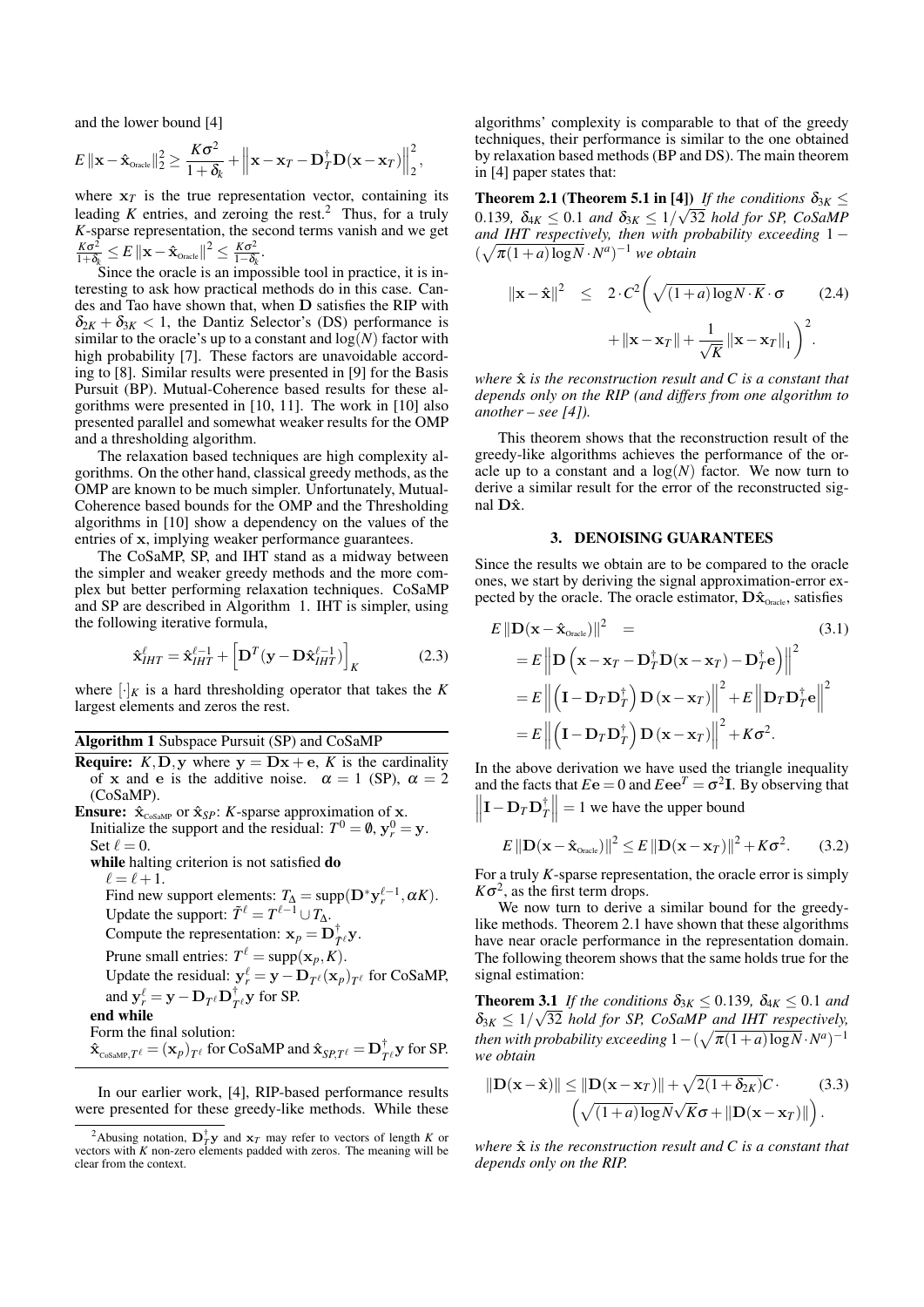*Proof:* Using the triangle inequality and the fact that  $\mathbf{x}_T - \hat{\mathbf{x}}$ is 2*K*-sparse at most we have that

$$
\|\mathbf{D}(\mathbf{x}-\hat{\mathbf{x}})\| \leq \sqrt{1+\delta_{2K}} \left\|(\mathbf{x}_T-\hat{\mathbf{x}})\right\| + \|\mathbf{D}(\mathbf{x}-\mathbf{x}_T)\|.\ (3.4)
$$

Using the same technique used for the proof of Theorem 5.1 in [4], we get that the first term in the above inequality can be bounded by

$$
\|\mathbf{x}_T - \hat{\mathbf{x}}\| \leq C\sqrt{2(1+a)\log N}\sqrt{K}\sigma \qquad (3.5)
$$

$$
+C\sqrt{1+\delta_K}\|\mathbf{D}(\mathbf{x}-\mathbf{x}_T)\|.
$$

Plugging (3.5) into (3.4) and using the fact that the RIP condition for all the algorithms satisfies  $\delta_K \leq 0.5$  gives us the desired result.

In some cases the noise power is stronger than some of the signal representation elements. In this case, the zero estimation is more favorable and leads to a lower error. The oracle estimator that suites this case is the one that chooses the support that minimizes the MSE, instead of using the original support. Denoting by  $\hat{\mathbf{x}}^T = \mathbf{D}_T^{\dagger} \mathbf{y}$ , this oracle estimator is:

$$
\mathbf{x}_{\text{Oracle}}^* = arg \min E \left\| \hat{\mathbf{x}}^T - \mathbf{x} \right\|^2. \tag{3.6}
$$

In the exact *K*-sparse case the representation error is bounded from below by  $\frac{1}{2} \sum \min(\mathbf{x}_i^2, \sigma^2)$ , where  $\mathbf{x}_i$  is the *i*-th element in **x**. Using the RIP, the bound for the signal is

$$
E \|\mathbf{D}(\mathbf{x} - \mathbf{x}_{\text{Oracle}})\|^2 \ge \frac{1 - \delta_{2K}}{2} \sum \min(\mathbf{x}_i^2, \sigma^2). \tag{3.7}
$$

We are apt to ask whether the greedy-like techniques' performance are also proportional to this oracle. The following theorem shows that by applying these algorithms with  $K' = \sum_i I(|\mathbf{x}_i| > \sigma) \leq K$  the reconstruction error is like the better oracle up to a constant and a  $log(N)$  factor as before. An equivalent result for the representation error appears in Remark 3.2 in [4] without a proof.

**Theorem 3.2** *By applying SP, CoSaMP and IHT with*  $K' =$  $\sum_i I(|\mathbf{x}_i| > \sqrt{\log N \sigma})$  *in the exact K-sparse case, if the conditions*  $\delta_{3K} \le 0.139$ ,  $\delta_{4K} \le 0.1$  *and*  $\delta_{3K} \le 1/\sqrt{32}$  *hold for SP, CoSaMP and IHT respectively, then with probability ex-* $\int$ *ceeding*  $1 - (\sqrt{\pi(1+a)\log N} \cdot N^a)^{-1}$  *we obtain* 

$$
\|\mathbf{D}(\mathbf{x} - \hat{\mathbf{x}})\|_2^2 \le 2(a+3)(1+\delta_{2K})C^2.
$$
 (3.8)  

$$
\sum \min(\mathbf{x}_i^2, \log N\sigma^2).
$$

*where*  $\hat{x}$  *is the reconstruction result and*  $C$  *is a constant that depends only on the RIP.*

*Proof:* We denote by *T ′* the support of the *K ′* largest elements in **x**. By looking at **x** as a nearly *K ′* -sparse vector and using the result of Theorem 3.1 we have

$$
\|\mathbf{D}(\mathbf{x} - \hat{\mathbf{x}})\| \le ((1 + \delta_{2K})C + 1) \|\mathbf{D}(\mathbf{x} - \mathbf{x}_{T'})\|
$$
(3.9)  
+  $C\sqrt{2(1 + \delta_{2K})(1 + a) \log N} \sqrt{K'} \sigma$   
 $\le C\sqrt{2(1 + \delta_{2K})} (\sqrt{2} \|\mathbf{x} - \mathbf{x}_{T'}\|$   
+  $\sqrt{(1 + a) \log N} \sqrt{K'} \sigma$ ).

The last step relies on the observation that  $\mathbf{x} - \mathbf{x}_T$  is 2*K*sparse and thus  $||D(x - \hat{x})|| \le \sqrt{1 + \delta_2}$   $||x - \hat{x}||$ , and the observation that since  $C \ge 2$  and  $\delta_{2K} \le 0.5$  we have that  $(1 + \delta_{2K})C + 1 \leq 2C$ . Taking square on both sides of (3.9) we have

$$
\|\mathbf{D}(\mathbf{x} - \hat{\mathbf{x}})\|^2
$$
\n
$$
\leq 2(1 + \delta_{2K})C^2 \left(2\|\mathbf{x} - \mathbf{x}_{T'}\|^2 + (1+a)\log NK'\sigma^2 + 2\sqrt{(1+a)\log N}\sqrt{K'}\sigma\sqrt{2}\|\mathbf{x} - \mathbf{x}_{T'}\|\right)
$$
\n
$$
\leq 2(a+3)(1 + \delta_{2K})C^2 \left(\|\mathbf{x} - \mathbf{x}_{T'}\|^2 + \log NK'\sigma^2\right).
$$
\n(3.10)

The last step follows from the fact that any three scalars *a*,*b*,*c* satisfies  $ab \leq \frac{ca^2}{2} + \frac{b^2}{2c}$  $\frac{b^2}{2c}$ . In our case  $a = \sqrt{(1+a)\log N}\sqrt{K'}\sigma$ ,  $b = \sqrt{2} ||\mathbf{x} - \mathbf{x}_T||$  and  $c = \frac{2}{1+a}$ . Having the result in (3.10), we get easily (3.8) by using the definition of *K ′* . — П

### 4. STAGEWISE GREEDY-LIKE ALGORITHMS

Theorems 3.1 and 3.2 seem promising for signal denoising using greedy-like techniques. However, The problem with the discussed algorithms is that they require the cardinalities  $K$  or  $K'$  to be known. This restriction limits their use in denoising problems, where generally they are not known beforehand. Thus we introduce a variation on the algorithms that removes this restriction, replacing it with the knowledge of  $\sigma$ . In this variation, the effective cardinality grows in each iteration by a fixed value  $\beta$ . The stopping criterion used is  $||$ **y** −**D** $\hat{\mathbf{x}}$ <sup>*|*</sup>  $\leq$  *c* $\sqrt{N}$ σ where *c* is a pre-chosen constant (typically  $c = 1.1$ ). The stagewise variation on the CoSaMP and SP, as shown in Algorithm 2.

Algorithm 2 Stagewise CoSaMP and SP Algorithms

- **Require:**  $K, D, \mathbf{v}, \beta$  where  $\mathbf{v} = D\mathbf{x} + \mathbf{e}, K$  is the cardinality of **x**, **e** is the additive noise and  $\beta$  is the increase rate of the cardinality.  $\alpha = 1$  (SP),  $\alpha = 2$  (CoSaMP).
- **Ensure:**  $\hat{\mathbf{x}}_{\text{cosamp}}$  or  $\hat{\mathbf{x}}_{SP}$ : *K*-sparse approximation of **x**. Initialize the support and the residual:  $T^0 = \emptyset$ ,  $y_r^0 = y$ . Set  $\ell = 0$ . while halting criterion is not satisfied do

 $\ell = \ell + 1$ . Find new support elements:  $T_{\Delta} = \text{supp}(\mathbf{D}^* \mathbf{y}_r^{\ell-1}, \alpha \beta \ell).$ Update the support:  $\tilde{T}^{\ell} = T^{\ell-1} \cup T_{\Delta}$ . Compute the representation:  $\mathbf{x}_p = \mathbf{D}_{\tilde{T}}^{\dagger} y$ . Prune small entries:  $T^{\ell} = \text{supp}(\mathbf{x}_p, \beta \ell)$ . Update the residual:  $y_r^{\ell} = y - D_{T^{\ell}}(x_p)_{T^{\ell}}$  for CoSaMP, and  $\mathbf{y}_r^{\ell} = \mathbf{y} - \mathbf{D}_{T^{\ell}} \mathbf{D}_T^{\dagger}$  $T_{\ell}$ **y** for SP. end while Form the final solution:  $\mathbf{\hat{x}}_{\text{cosamp},\mathit{T}^\ell} = (\mathbf{x}_p)_{\mathit{T}^\ell}$  for CoSaMP and  $\mathbf{\hat{x}}_{\text{SP},\mathit{T}^\ell} = \mathbf{D}^\dagger_{\mathit{T}^\ell}$  $T_{T}^{\dagger}$ **y** for SP.

An open question at this stage is a theoretical guarantee for the denoising performance for these modified algorithms, and this is part of our future work. Under the assumption that these algorithms stop after  $O(K)$  iterations, their complexity is  $O(K(K^2m + mn))$  as in the case of regular CoSaMP and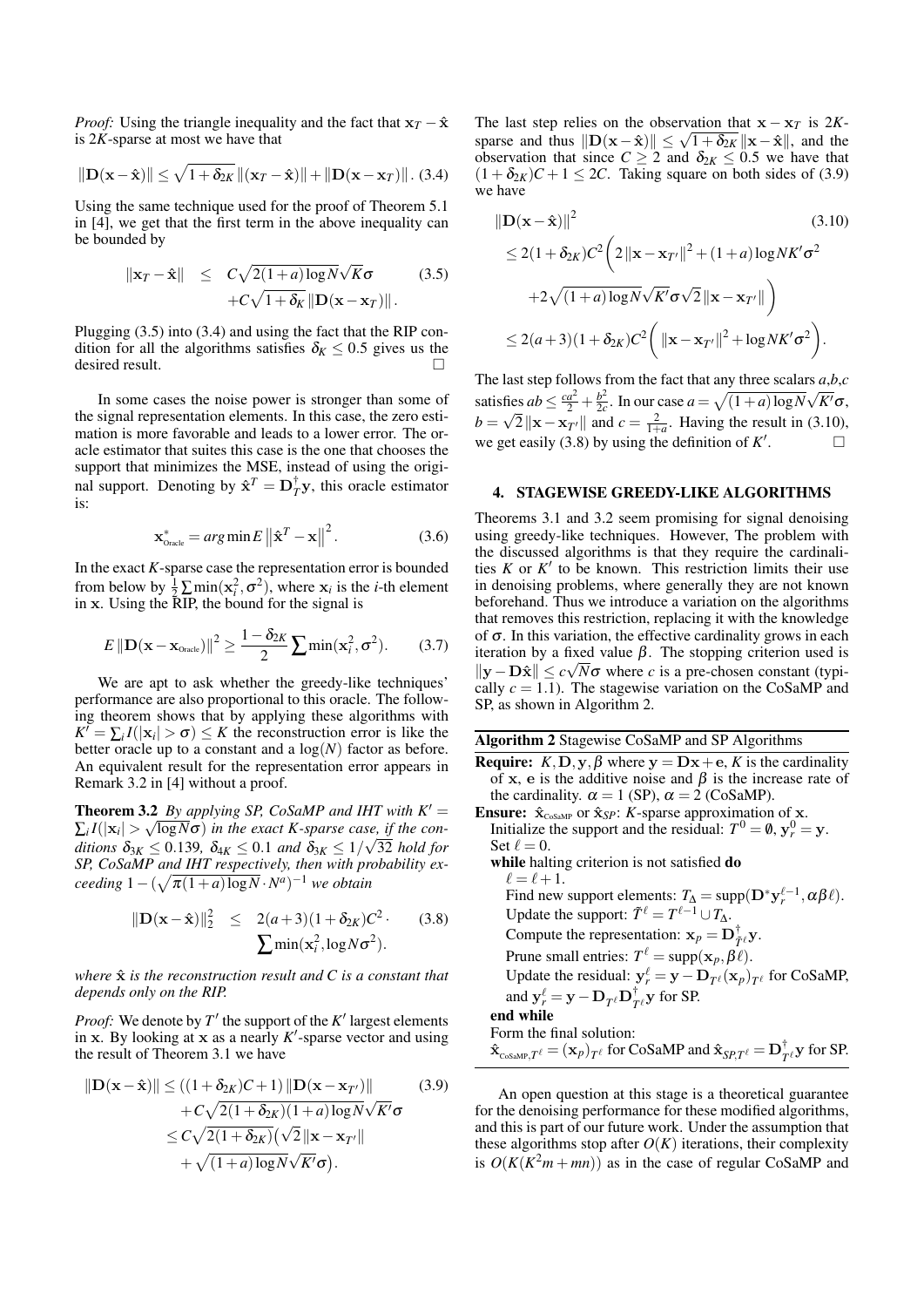

Figure 1: The signal relative error (left) and representation error (right) as achieved by SP and StSP as a function of the cardinality for SNR=4. The graphs also show the theoretical guarantees and the oracle performance.



Figure 2: The signal relative error (left) and representation error (right) as achieved by SP and StSP as a function of the noise variance for  $K = 50$ . The graphs also show the theoretical guarantees and the oracle performance.

SP. Generally  $K^2 \ll n$  and, therefore, the complexity is effectively *O*(*Kmn*). For high dimensions, one can calculate the pseudo-inverse in the algorithms using an iterative method for reducing their complexity, as was done in [1].

In a similar way, stagewise IHT would be

$$
\hat{\mathbf{x}}_{IHT}^{\ell} = \hat{\mathbf{x}}_{IHT}^{\ell-1} + \left[ \mathbf{D}^T (\mathbf{y} - \mathbf{D} \hat{\mathbf{x}}_{IHT}^{\ell-1}) \right]_{\beta \ell}, \tag{4.1}
$$

As before, by assuming that the algorithm stops after  $O(K)$ iterations, the complexity is  $O(Kmn)$  and of the same order of the original IHT.

Before moving to the next section we just note that a thresholding operation can be performed on the result of each of the algorithms using the rule for choosing *K ′* in Theorem 3.2. All the entries in the representation that are smaller than  $\sqrt{\log N} \sigma$  can be pruned.

#### 5. EXPERIMENTS

In this section we check the denoising results of the greedylike methods. Due to lack of space we present results only for SP and StSP as representatives of the greedy-like techniques.

The first experiment compares the reconstruction results of SP and StSP with the theoretical upper bound of SP and the oracle error. Though we do not have yet a theoretical bound for the stagewise methods, we compare also StSP to the bound. In the experiment a random dictionary with entries drawn from the canonic normal distribution is used. The columns of the dictionary are normalized and the dimensions are  $m = 512$  and  $N = 1024$ . The vector **x** is normalized, its non-zero entries are chosen from a white Gaussian distribution and its support is selected uniformly at random. The support and the non-zero values are statistically independent.

Fig. 1 presents the relative (with respect to the initial noise) MSE of each of the methods as a function of the cardi-